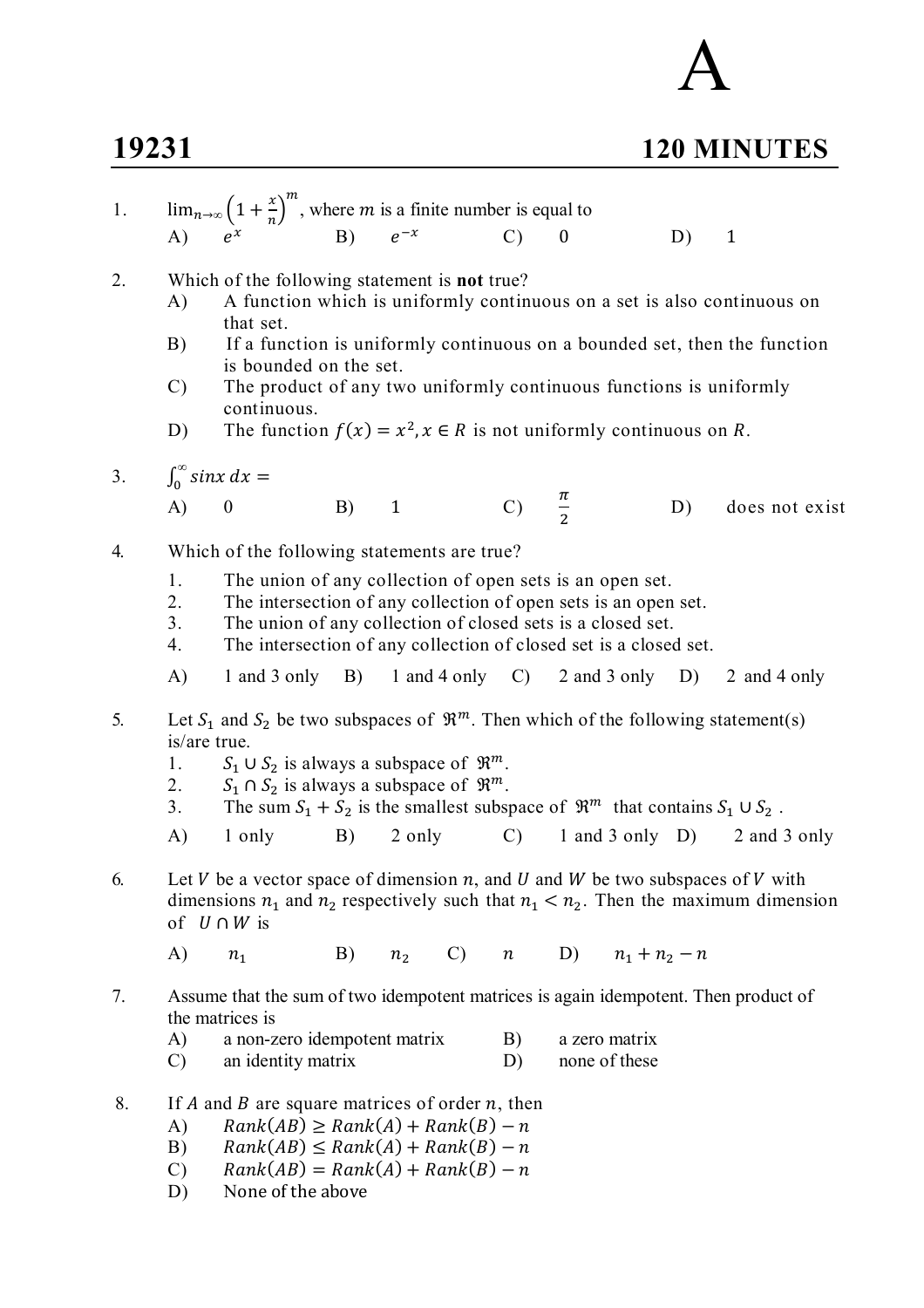- 9. Let  $A^+$  be the Moore-Penrose g-inverse of a matrix A. Which of the following statements are true:
	- 1.  $A^+$  is unique 2. (A  $f^+$  +  $= A$  3.  $(A^+)^T = (A^T)^+$
	- A) 1 and 2 only B) 1 and 3 only
	- $(C)$  2 and 3 only  $(D)$  1, 2 and 3
- 10. Which of the following statement is **not** true?
	- A) Similar matrices have identical characteristic polynomials
	- B) If A and B are  $n \times n$  matrices then characteristic polynomial of  $AB$  and  $BA$  are same
	- C) Characteristic polynomial of a matrix and its transpose are same.
	- D) Product of characteristic roots of a matrix is equal to its trace.
- 11. The matrix  $\vec{A}$  is a positive definite matrix. Then
	- $A$ )  $|A| > 0$

8

- $B$ )  $^{-1}$  is positive definite
- $C$  All the eigen values of  $\hat{A}$  are positive
- D) All the above
- 12. Let  $\{A_n\}$  be a nondecreasing sequence of sets, then  $\lim A_n$  is:

A)  $\bigcup_{n=1}^{\infty} A_n$  B)  $\bigcap_{n=1}^{\infty} A_n$  C)  $\emptyset$  D) Does not exist

- 13. Let  $E_1$  and  $E_2$  be Lebesgue measurable sets, then which of the following statement(s) is/are true?
	- 1.  $E_1 \cup E_2$  is Lebesgue measurable
	- 2.  $E_1 \cap E_2$  is Lebesgue meaurable
	- A) 1 only B) 2 only C) Both 1 and 2 D) Neither 1 nor 2

14. Let A, B and C be three events such that  $P(A) = P(B) = P(C) = \frac{1}{4}$  $\frac{1}{4}$ ,  $P(A \cap B) =$  $P(B \cap C) = 0$  and  $P(A \cap C) = \frac{1}{2}$  $\frac{1}{8}$ . Then probability that at least one of the events  $A, B$  and  $C$  occurs is A)  $\mathbf 1$ B)  $\frac{3}{6}$ C)  $\frac{5}{6}$  $(D)$   $\frac{7}{2}$ 

8

8

15. Let  $A, B$  and  $C$  be three mutually exclusive and exhaustive events such that  $P(B) = \frac{3}{3}$  $\frac{3}{2}P(A)$  and  $P(C) = \frac{1}{2}$  $\frac{1}{2}P(B)$ . Then  $P(A) =$ A)  $\frac{2}{3}$  $\frac{2}{3}$  B)  $\frac{8}{9}$  $\frac{8}{9}$  C)  $\frac{4}{13}$ 13 D)  $\frac{4}{9}$ ଽ

8

16. The odds against an event A is  $4:3$  and odds in favour of another event B is  $7:4$ , A and  $B$  are independent. Then the probability that neither  $A$  nor  $B$  occurs is

A)  $\frac{61}{77}$  $\frac{32}{77}$  B)  $rac{16}{77}$  C)  $21$ 77 D)  $rac{25}{77}$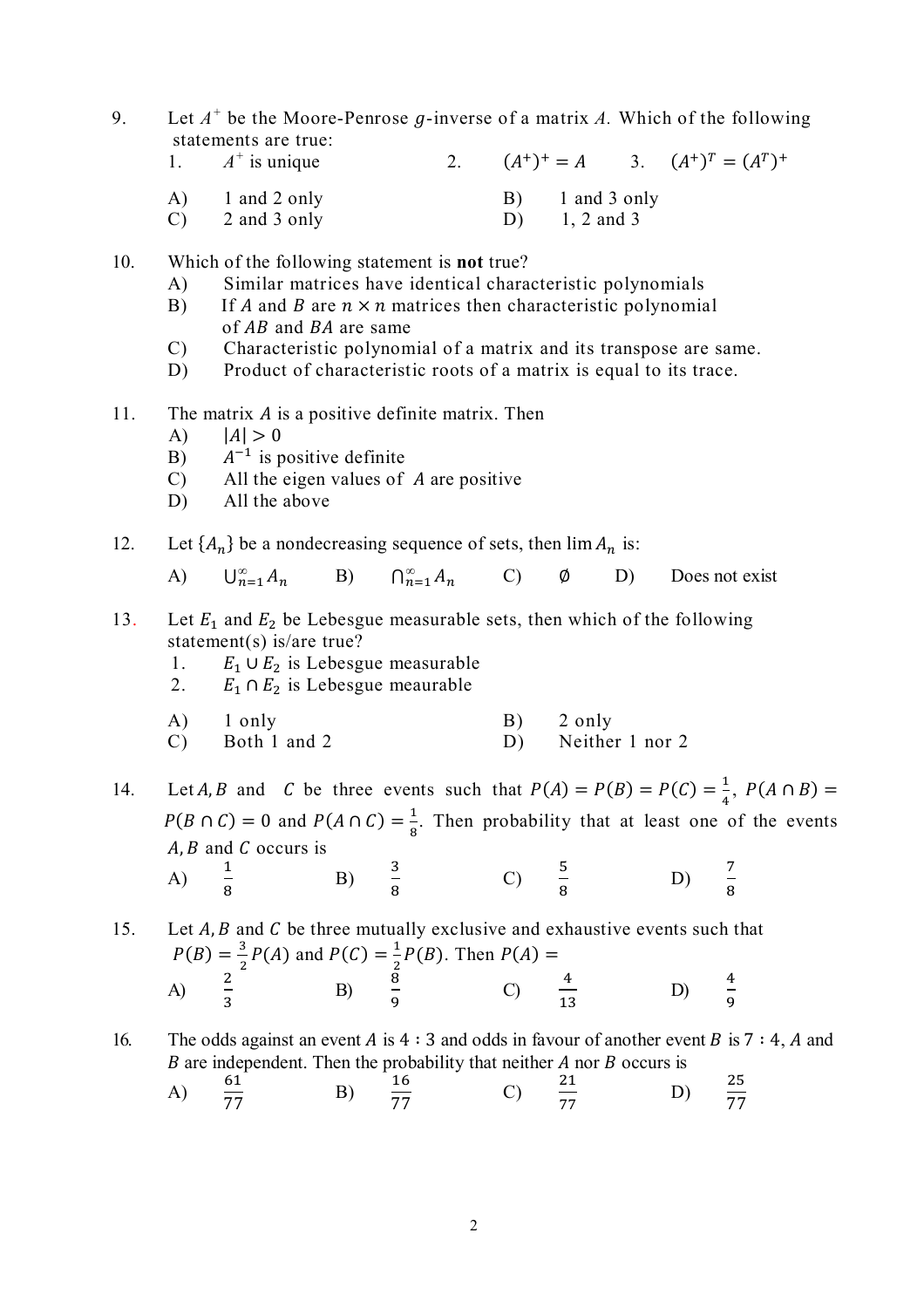17. The probability that a 3-card hand drawn at random and without replacement from an ordinary deck consists entirely black cards is

A) 
$$
\frac{1}{17}
$$
 \t\t B)  $\frac{2}{17}$  \t\t C)  $\frac{3}{26}$  \t\t D)  $\frac{4}{17}$ 

18. Among three urns, the first urn contains 7 white and 10 black balls, the second contains 5 white and 12 black balls, and the third contains 17 white balls and no black ball. An urn is chosen and a ball is drawn from the selected urn. It is found that the ball is white. Then probability that the ball came from the second urn is

A) 
$$
\frac{5}{29}
$$
 \t\t B)  $\frac{7}{29}$  \t\t C)  $\frac{17}{29}$  \t\t D)  $\frac{25}{29}$ 

19. Which of the following is **not** a probability density function?

A) 
$$
f(x) = \left\{ \frac{1}{2} e^{-|x|}, -\infty < x < \infty \right\}
$$

B) 
$$
f(x) = \begin{cases} \frac{1}{\sigma} e^{-(x-\theta)/\sigma}, & x > \theta, \ \sigma > 0 \\ 0, & \text{otherwise} \end{cases}
$$

$$
C) \qquad f(x) = \frac{1}{\pi(1+x^2)}, -\infty < x < \infty
$$

D) 
$$
f(x) = \begin{cases} x(2-x), & 0 < x < 2 \\ 0, & otherwise \end{cases}
$$

20. Consider the function 
$$
F(x) = \begin{cases} 0, & x < 0 \\ (x+1)/2, & 0 \le x < 1 \end{cases}
$$
 Then  $F(x)$  is  $1 \le x$ 

- A) Distribution function of a discrete random variable
- B) Distribution function of a continuous random variable
- C) Distribution function of a mixed type random variable
- D) Not a distribution function
- 21. Which measure is the most unreliable indicator of central tendency if the distribution is skewed?

A) Mean B) Median C) Mode D) Range

22. Let X be a random variable with distribution function  $F(x) = \{$ 0,  $x \leq 0$  $1 - \frac{1}{2}$  $\frac{1}{e^{2x}}, x > 0$ Median of the distribution is

A) 0 
$$
\frac{\log 2}{2}
$$
 C)  $2\log \frac{1}{2}$  D)  $\frac{e-1}{e}$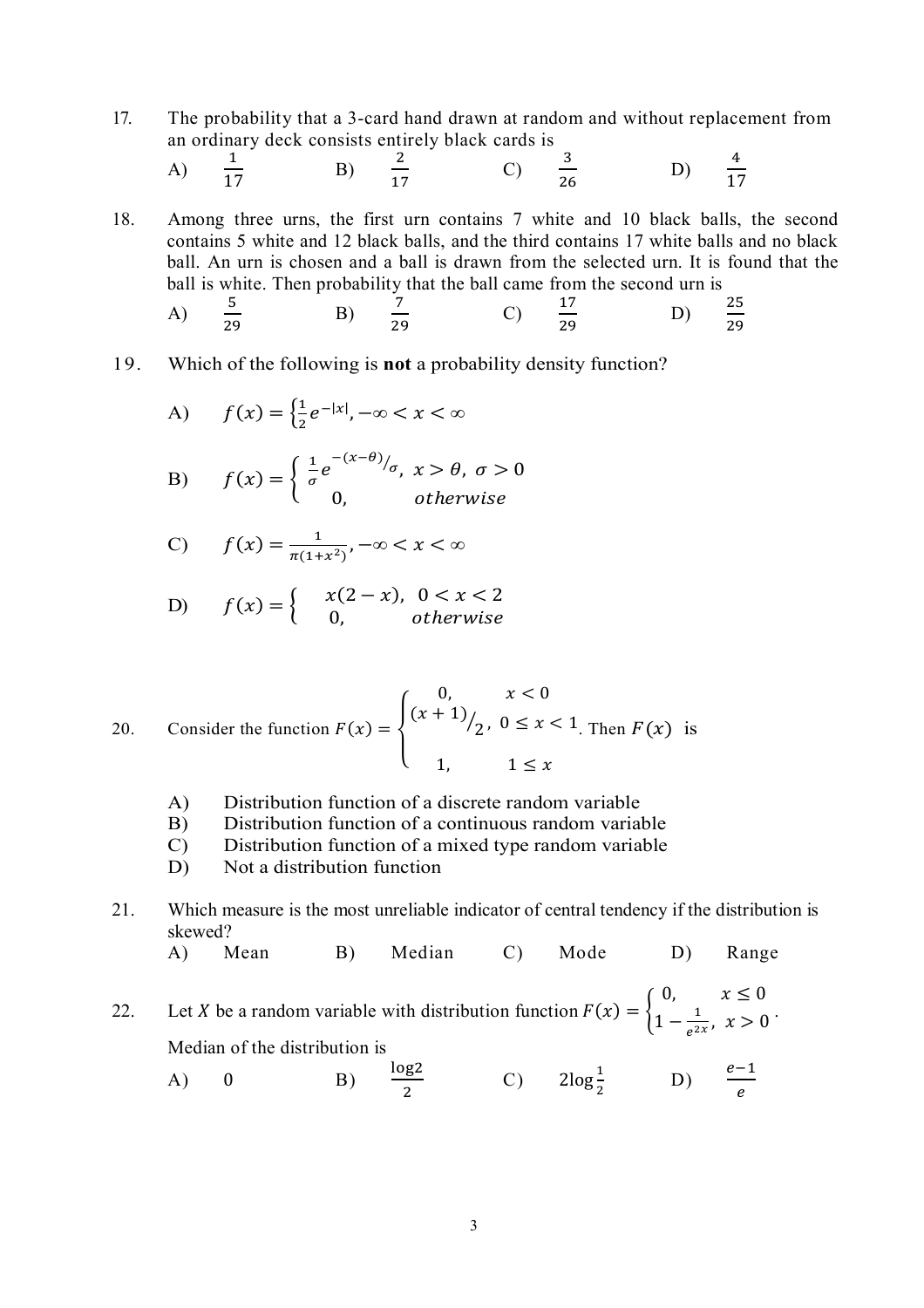- 23. Which of the following statements are true for the variance  $\sigma^2$  of a random variable X?
	- 1.  $\sigma^2 > 0$  for all non-degenerate random variables
	- 2. If the distribution of X is concentrated near  $E(X)$  then  $\sigma^2$  will be small.
	- 3. A small value of  $\sigma^2$  means the probability is small that X will deviate much from its mean.
	- 4. Large value of  $\sigma^2$  means the probability is large that X will be far from the mean.
	- A)  $1$  and  $2$  only  $B$   $1, 2$  and  $3$  only C) 1, 2 and 4 only D) 1, 2, 3 and 4
- 24. Let X be integer valued random variable with probability generating function  $P(s)$ ,  $|s| \leq 1$ . Then the second factorial moment of X is given by

A) 
$$
P'(1)
$$
  
\nC)  $P''(1) - [P'(1)]^2$   
\nD)  $P''(1) - [P'(1)]^2 + P'(1)$ 

- 25. Which of the following statement is false?
	- A) Two random variables  $X$  and  $Y$  have the same moment generating function, then  $X$  and  $Y$  must have the same distribution.
	- B) If moment generating function of a random variable exist, then moments of all orders exist.
	- C) If moments of all orders exist, then moment generating function exist in some open neighborhood of zero.
	- D) All the above statements are true.
- 26. Let  $\{X_n\}$  be a sequence of random variables for which  $E(X_1^2) < \infty$  and let

 $S_n = \sum_{k=1}^n X_k$ ,  $n \ge 1$ . A necessary and sufficient condition for the sequence  $\{X_n\}$ to satisfy weak law of large numbers is

A) 
$$
E\left\{\frac{s_n^2}{1+s_n^2}\right\} \to 0
$$
, as  $n \to \infty$   
\nB)  $E\left\{\frac{s_n^2}{1+s_n^2}\right\} \to 1$ , as  $n \to \infty$   
\nC)  $E\left\{\frac{s_n^2}{n^2+s_n^2}\right\} \to 0$ , as  $n \to \infty$   
\nD)  $E\left\{\frac{s_n^2}{n^2+s_n^2}\right\} \to 1$ , as  $n \to \infty$ 

27. Let 
$$
X_1, X_2, \ldots
$$
 be iid random variables with mean 0 and variance 1. Let  $\Phi(x)$  denote the cumulative distribution function of a standard normal random variable. Then for any  $x > 0$ ,  $\lim_{n \to \infty} P(|\sum_{i=1}^n X_i| < nx)$  equals

A)  $\Phi(x)$  B)  $1 - 2\Phi(x)$  C)  $2\Phi(x) - 1$  D) 1

28. Binomial distribution is positively skewed if the probability of success is

A) less than 
$$
\frac{1}{2}
$$
 B) greater than  $\frac{1}{2}$  C) equal to  $\frac{1}{2}$  D) equal to 1

29. The mean of zero-truncated Poisson( $\lambda$ ) variable is

A) 
$$
\lambda
$$
 B)  $\frac{\lambda}{e^{-\lambda}}$  C)  $\frac{\lambda}{1-e^{-\lambda}}$  D)  $\frac{1}{e^{-\lambda}}$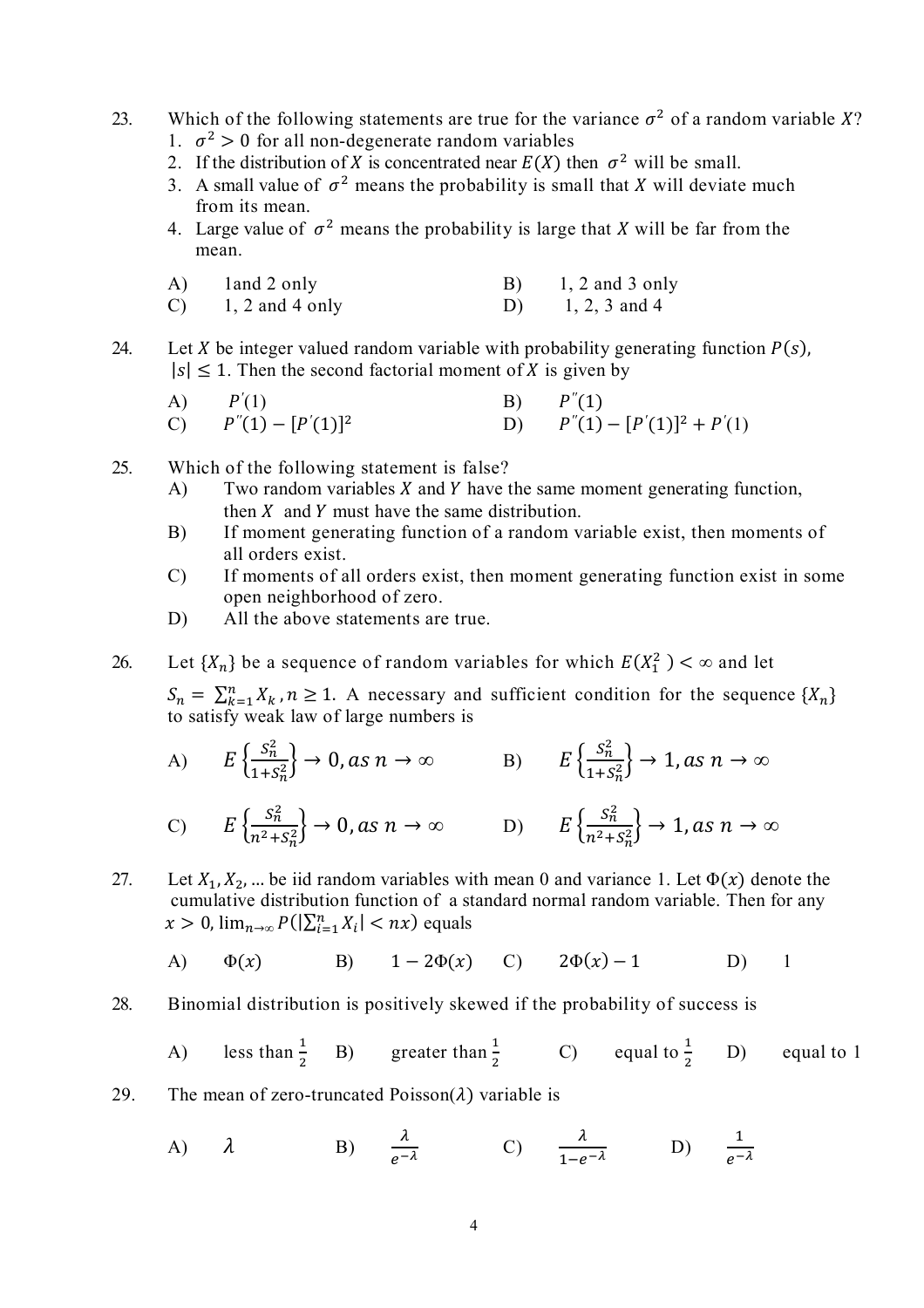30. Which of the following distribution possesses lack of memory property?

- A) Poisson B) Binomial
- C) Hypergeometric D) Geometric
- 31. The mean and variance of negative binomial distribution are related as:
	- A) mean is greater than variance B) mean is less than variance
	- C) mean is equal to variance D) None of the above
- 32. Suppose that the amount of time a customer spends at a fast food restaurant has an exponential distribution with mean of six minutes. Then the probability that the customer will spend more than 12 minutes in the restaurant given that she has been there for more than 6 minutes is  $\mathbf 1$ 
	- A)

 $\overline{1}$ e

- $B)$  $e<sup>2</sup>$
- 33. Which of the following statements are true?
	- 1. If X and Y are iid Cauchy(1,0) random variables,. Then  $X + Y$  follows Cauchy(2,0) distribution

 $(C)$   $e$  D)

 $e^2$ 

- 2. If X and  $\frac{1}{x}$  have the same distribution, then X is *Cauchy*(1, 0) random variable.
- 3. Let *X* be a uniform random variable over  $\left(-\frac{\pi}{2}\right)$  $\frac{\pi}{2}, \frac{\pi}{2}$  $\frac{\pi}{2}$ ). Then  $Y = \tan X$  is a Cauchy random variable.
- A) 1 and 2 only B) 1 and 3 only C)  $2$  and  $3$  only  $D$   $1, 2$  and  $3$

34. Let X has Pareto distribution with pdf  $f(x) = \{$  $\beta \alpha^{\beta}$  $\frac{p\alpha}{(x+\alpha)^{\beta+1}}, x > 0, \alpha, \beta > 0$ 0, otherwise . Then

 $E(X)$  exists only when

- A)  $\alpha > 1$  B)  $\alpha < 1$  C)  $\beta > 1$  D)  $\beta < 1$
- 35. Let the random variable X has lognormal distribution with parameters  $\mu$  and  $\sigma^2$ . Then moment generating function of  $X$  is
	- A)  $\exp\left(\mu t + \frac{1}{2}\right)$  $\frac{1}{2}t^2\sigma$ a B)  $\left(\mu t + \frac{1}{2}\right)$  $\frac{1}{2}t^2\sigma^2$ C)  $\log \left( \mu t + \frac{1}{2} \right)$  $\frac{1}{2}t^2\sigma$ D) does not exist
- 36. Let X and Y be independent random variables with pdfs  $f_1$  and  $f_2$ , respectively. Then the pdf of  $Z = XY$  is

A) 
$$
f_Z(z) = \int_{-\infty}^{\infty} f_1(x) f_2(xz) |x| dx
$$
 B)  $f_Z(z) = \int_{-\infty}^{\infty} f_1(x) f_2(xz) \frac{1}{|x|} dx$ 

C) 
$$
f_Z(z) = \int_{-\infty}^{\infty} f_1(x) f_2\left(\frac{z}{x}\right) |x| dx
$$
 D)  $f_Z(z) = \int_{-\infty}^{\infty} f_1(x) f_2\left(\frac{z}{x}\right) \frac{1}{|x|} dx$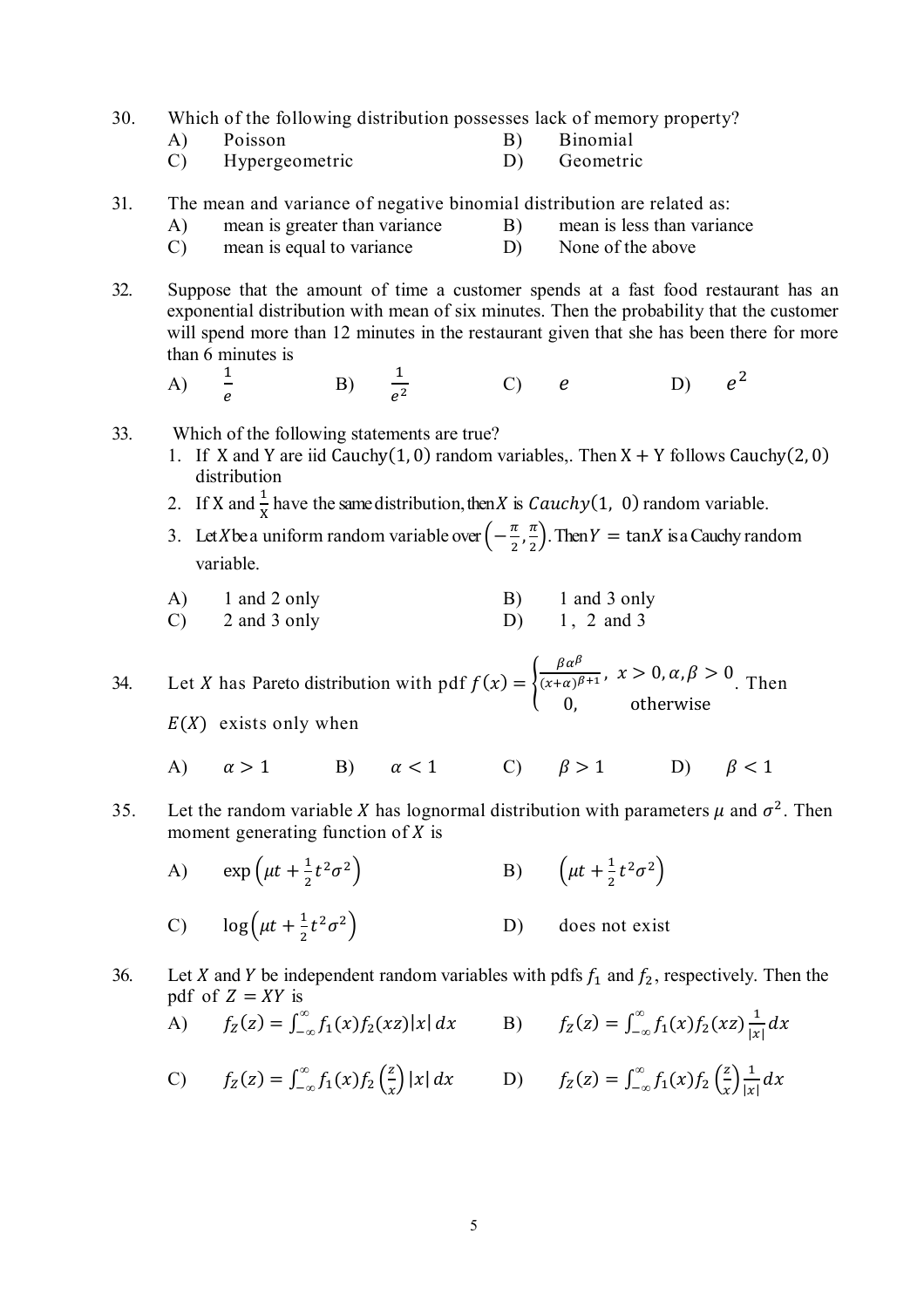37. Let  $X_1, X_2, ..., X_n$  be a random sample taken from discrete uniform distribution with pmf  $P_N(x) = \frac{1}{N}$  $\frac{1}{N}$ ,  $x = 1, 2, ..., N$ ,  $N \ge 1$ . Then the pmf of the  $n^{th}$  order statistic is

A) 
$$
P_N^{(n)}(x) = \frac{nx^{n-1}}{N^n}, \quad x = 1, 2, ..., N
$$

B) 
$$
P_N^{(n)}(x) = \frac{x^n}{N^n}, \quad x = 1, 2, ..., N
$$

C) 
$$
P_N^{(n)}(x) = \frac{x^n - (x-1)^n}{N^n}, \quad x = 1, 2, ..., N
$$

D) 
$$
P_N^{(n)}(x) = \frac{x^n - (x-1)^{n-1}}{N^n}, \ x = 1, 2, ..., N
$$

38. Consider a system of  $n$  identical batteries operating independently in a system, and the batteries operate in series. Suppose the length of life of the batteries have the common distribution function  $F(x)$  and pdf  $f(x)$ . Then the pdf of length of life of the system has the form

A) 
$$
n[1 - F(x)]^{n-1}f(x)
$$
 B)  $n[F(x)]^{n-1}f(x)$ 

C) 
$$
n\{1 - [1 - F(x)]^{n-1}\}f(x)
$$
 D) None of the above

- 39. Let  $X_{1:3}$ ,  $X_{2:3}$ ,  $X_{3:3}$  be the order statistics corresponding to the random sample  $X_1$ ,  $X_2$ ,  $X_3$ taken from a population with pdf  $f(x) = \lambda e^{-\lambda x}$ ,  $x > 0$ ,  $\lambda > 0$ . Define  $Y_1 = 3X_{1:3}$ ,  $Y_2 = 2(X_{2:3} - X_{1:3})$  and  $Y_3 = (X_{3:3} - X_{2:3})$ . Then which of the following statements are true?
	- 1.  $(X_1, X_2, X_3)$  and  $(Y_1, Y_2, Y_3)$  are identically distributed.
	- 2.  $Y_1, Y_2$  and  $Y_3$  are independent.
	- 3.  $Y_i$ ,  $i = 1, 2, 3$  has the pdf  $f(x)$ .
	- A) 1 and 2 only B) 1 and 3 only C) 2 and 3 only D) 1, 2 and 3
- 40. The mean of a non-central chi-square random variable with degrees of freedom  $n$  and noncentrality parameter  $\delta$  is
	- A)  $n$  B)  $n + \delta$  C)  $n + 2\delta$  D)  $2n + \delta$
- 41. Which of the following statement is false for *t* distribution with *n* degrees of freedom?
	- A) Mean of the distribution is zero for all  $n \ge 1$ .
	- B) Pdf of the distribution is symmetric about zero.
	- C) Pdf of the distribution can be approximated by a standard normal density for large *n*.
	- D) For small  $n$ , t-distribution assigns more probability to its tails compared with standard normal distribution.
- 42. If  $X \sim Cauchy(1,0)$  then  $X^2 \sim$ 
	- (auchy (1,0) B)  $t(1)$  C)  $t(2)$  D)  $F(1,1)$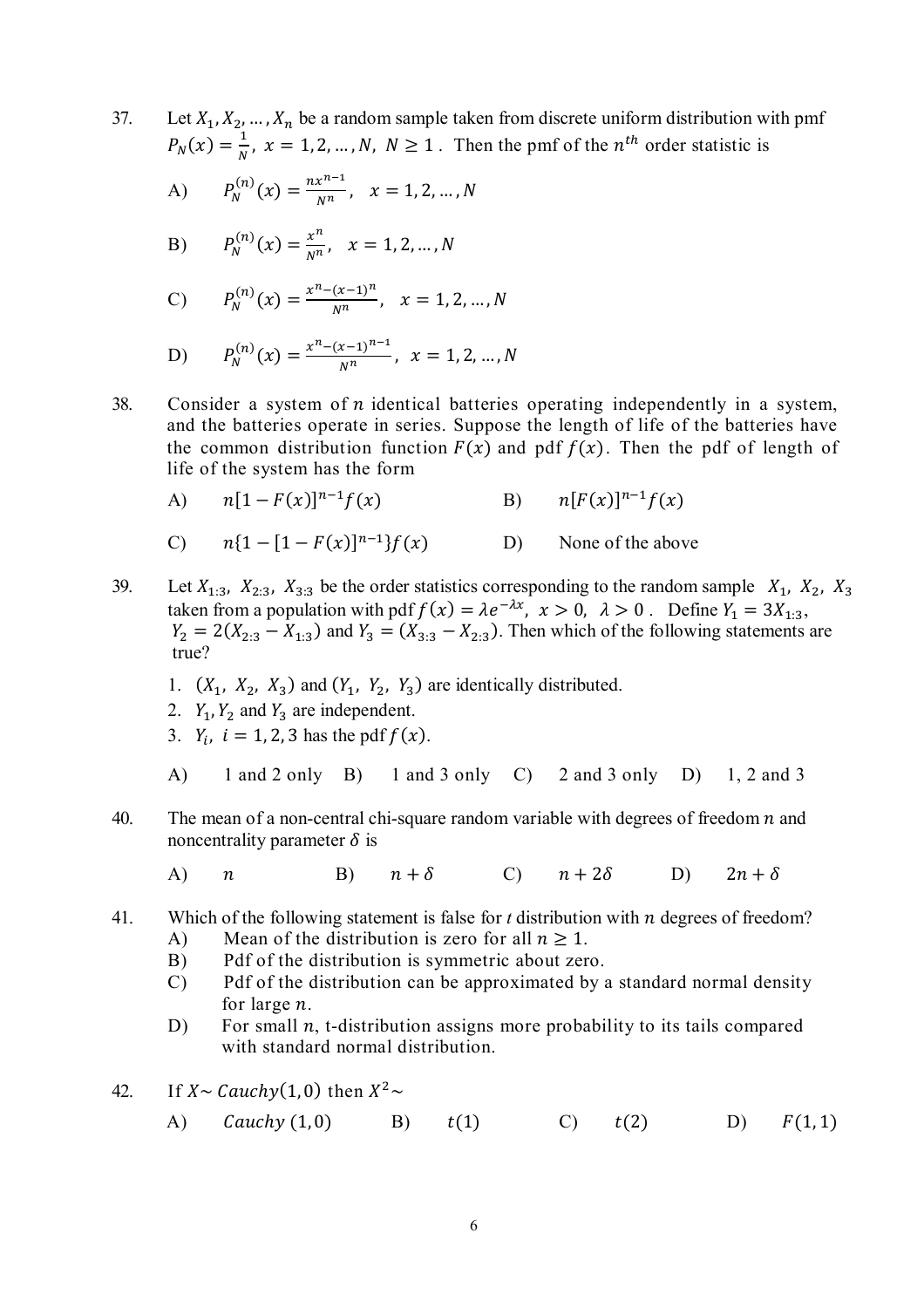43. Let  $(X, Y)$  be bivariate random vector. Then the estimate  $\phi(X)$  of Y based on X, which minimizes the MSE  $E(Y - \phi(X))^2$  is

A) 
$$
E(X)
$$
 B)  $E(Y)$  C)  $E(X|Y)$  D)  $E(Y|X)$ 

44. Let  $(X, Y) \sim bivariate$  normal $(\mu_1, \mu_2, \sigma_1, \sigma_2, \rho)$ . Then  $V(X|Y) =$ 

A)  $\sigma_1^2$  B)  $\sigma_1^2(1-\rho)$  C)  $\sigma_1^2(1-\rho^2)$  D)  $\sigma_1^2(\rho^2-1)$ 

45. Let  $X_1, X_2, ..., X_n$  be a random sample from a continuous population with distribution function  $F(.)$ . Define

$$
\hat{F}_n(x) = \frac{\text{Number of } X_i \text{'s} \le x}{n}, \qquad x \in R
$$

Then

- $\bf{A}$  $\sum_{n=1}^{\infty}$  (x) is unbiased but not consistent for  $F(x)$
- $B$ )  $\sum_{n=1}^{\infty}$  (x) is consistent but not unbiased for  $F(x)$
- $\mathcal{C}$  $\sum_{n=1}^{\infty}$  (x) is unbiased and consistent for  $F(x)$
- D)  $\sum_{n=1}^{\infty}$  (x) is neither unbiased nor consistent for  $F(x)$
- 46. Let  $T_1$  be an unbiased estimator of the parameter  $\theta$  of a family of distribution  $\{F_\theta, \theta \in \Theta\}$ such that  $E_{\theta}(T_1^2) < \infty$ , and T be a sufficient statistic for  $\{F_{\theta}, \theta \in \Theta\}$ . Also let  $T_2 =$  $E_{\theta}(T_1|T)$ . Then
	- A)  $T_2$  is unbiased estimator with  $V(T_1) \geq V(T_2)$
	- B)  $T_2$  is not unbiased estimator but  $V(T_1) \geq V(T_2)$
	- C)  $T_2$  is unbiased estimator with  $V(T_1) \leq V(T_2)$
	- D)  $T_2$  is the UMVUE
- 47. Let  $X_1, X_2, ..., X_n$  be a random sample from the Poisson distribution with mean  $\theta$ . Then the Cramer-Rao lower bound of unbiased estimator of  $e^{-\theta}$  is

A) 
$$
e^{-\theta}
$$
 B)  $\frac{e^{-2\theta}}{n}$  C)  $\frac{\theta e^{-2\theta}}{n}$  D)  $\frac{e^{-\theta}(1-e^{-\theta})}{n}$ 

48. The MLE of  $\theta$  based on a random sample  $X_1, X_2, ..., X_n$  taken from the PDF

$$
f(x) = \theta x^{-2} I_{(\theta,\infty)}(x), \theta > 0 ,
$$

where  $I_A(.)$  is the indicator function defined on the set A is

A) 
$$
\frac{\sum_{i=1}^{n} X_i}{n}
$$
 B) 
$$
\left(\frac{\prod_{i=1}^{n} X_i^2}{n}\right)^{1/n}
$$
 C) 
$$
\min_i X_i
$$
 D) 
$$
\max_i X_i
$$

49. State whether the following statements are true (T) or false (F)

- 1. Maximum likelihood estimate is always unique.
- 2. Maximum likelihood estimate is unbiased if it is unique.
- 3. Maximum likelihood estimate itself is a sufficient statistic.
- 4. Asymptotic distribution of maximum likelihood estimate is always normal.
- A)  $2 \& 3$  true,  $1 \& 4$  false B)  $1 \& 2$  True,  $3 \& 4$  false
- C) All the statements are true D) All the statements are false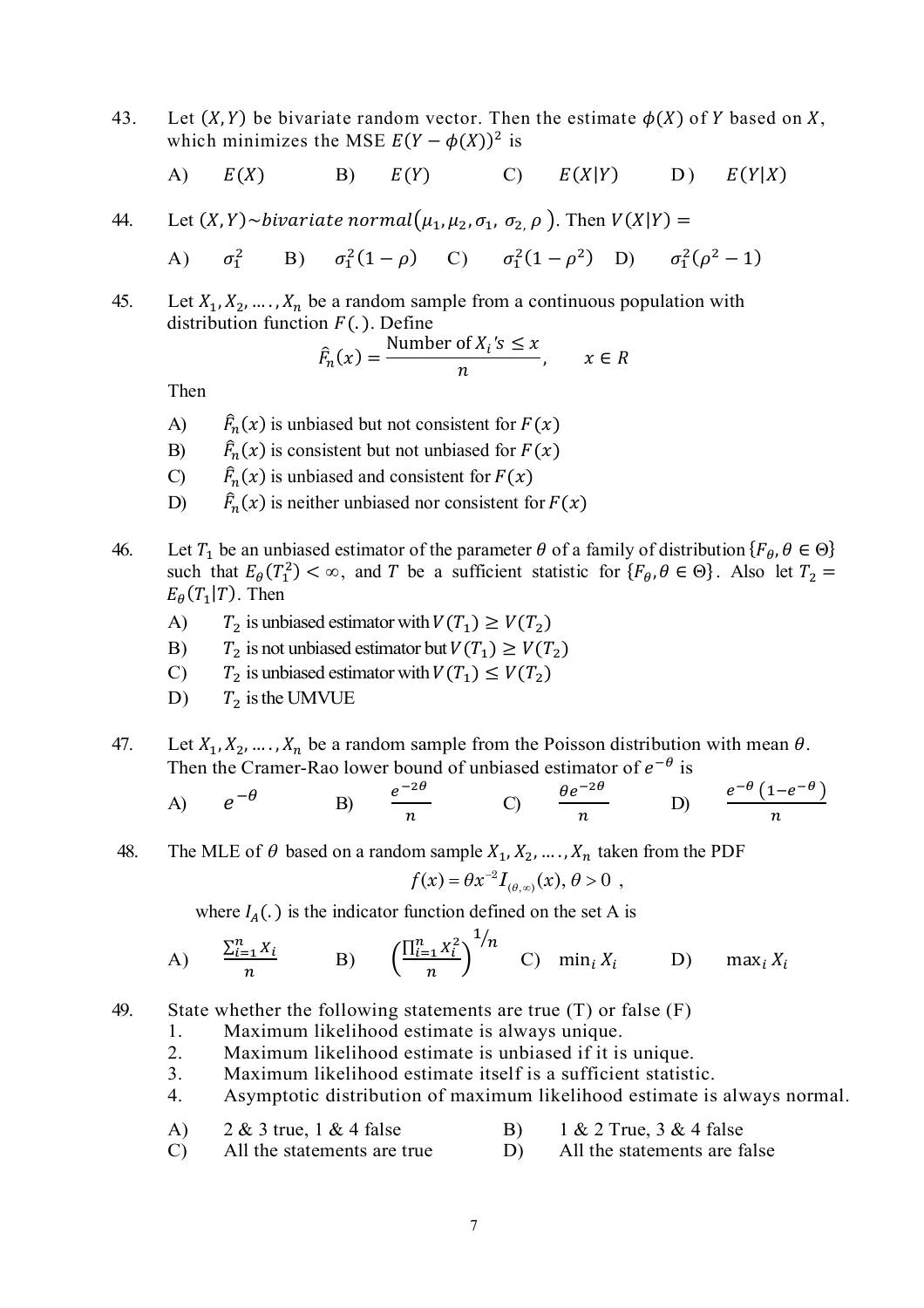50. Let  $X_1, X_2, ..., X_n$  be a random sample taken from population with pdf  $f(x) = \begin{cases} \theta x^{\theta-1}, & 0 < x < 1, \theta > 0 \\ 0, & otherwise \end{cases}.$ If  $\bar{X} = \frac{\sum_{i=1}^{n} X_i}{n}$  $\frac{t}{n}$  then the moment estimator of  $\theta$  is A)  $\bar{X}$  $\bar{X}-1$  $\frac{1}{\bar{X}}$  C)  $\bar{X}$  $rac{n}{1-\bar{X}}$  D)  $\bar{X}$  $\overline{X-1}$ 

51. An urn contains 10 balls, of which *M* are red and  $10 - M$  are black. To test  $H_0$ :  $M = 5$ against the alternative  $H_1: M = 6$ , one draws 3 balls from the urn without replacement. The null hypothesis is rejected if the sample contains 2 or 3 red balls; otherwise it is accepted. Then the power of the test is

A) 
$$
\frac{1}{2}
$$
 \t\t B)  $\frac{2}{3}$  \t\t C)  $\frac{3}{4}$  \t\t D)  $\frac{5}{8}$ 

52. Which of the following distribution does not have monotone likelihood ratio property?

A) Uniform over  $[0, \theta]$  B) Poisson C) Binomial D) Cauchy  $(1, \theta)$ 

53. The critical region of the UMP test for testing  $H_0: \theta \ge \theta_0$  against  $H_0: \theta < \theta_0$ , based on random sample  $X_1, X_2, ..., X_n$  taken from the pdf  $f(x) = \frac{1}{a-1}$  $\frac{1}{(\theta-1)!} x^{\theta-1} e^{-x}, x > 0,$  $\theta > 0$  has the form

| A) $\sum_{i=1}^{n} X_i > k$  | B) $\sum_{i=1}^{n} X_i < k$ |
|------------------------------|-----------------------------|
| C) $\prod_{i=1}^{n} X_i > k$ | D) $\prod_{i=1}^n X_i < k$  |

- 54. Which test is the nonparametric analogue of the analysis of variance  $F$  test for the two way classification?
	- A) Kruskal-Wallis test B) Friedman test
		- C) Shapiro-Wilk test D) Freund-Ansari test
- 55. The decision in a sequential probability ratio test depends on
	- $A)$   $P$ (type I error)
	- $B$ )  $P$ (type II error)
	- C)  $P$ (type I error) and  $P$ (type II error)
	- D) None of the above probabilities
- 56. Let A denote the region of acceptance of an  $\alpha$ -level UMP test of  $H_0: \theta = \theta_0$  against  $H_0$ :  $\theta \neq \theta_0$ . For each observation,  $\mathbf{x} = (x_1, x_2, ..., x_n)$ , let  $S(\mathbf{x})$  is the set  $S(\mathbf{x}) = \{\theta : \mathbf{x} \in A\}$ . Then
	- A)  $S(x)$  is UMA confidence interval with confidence level  $1 \alpha$ .
	- B)  $S(x)$  is confidence interval with confidence level  $1 \alpha$  but not UMA
	- $C$   $S(x)$  is confidence interval with a different confidence level
	- D)  $S(x)$  is not a confidence interval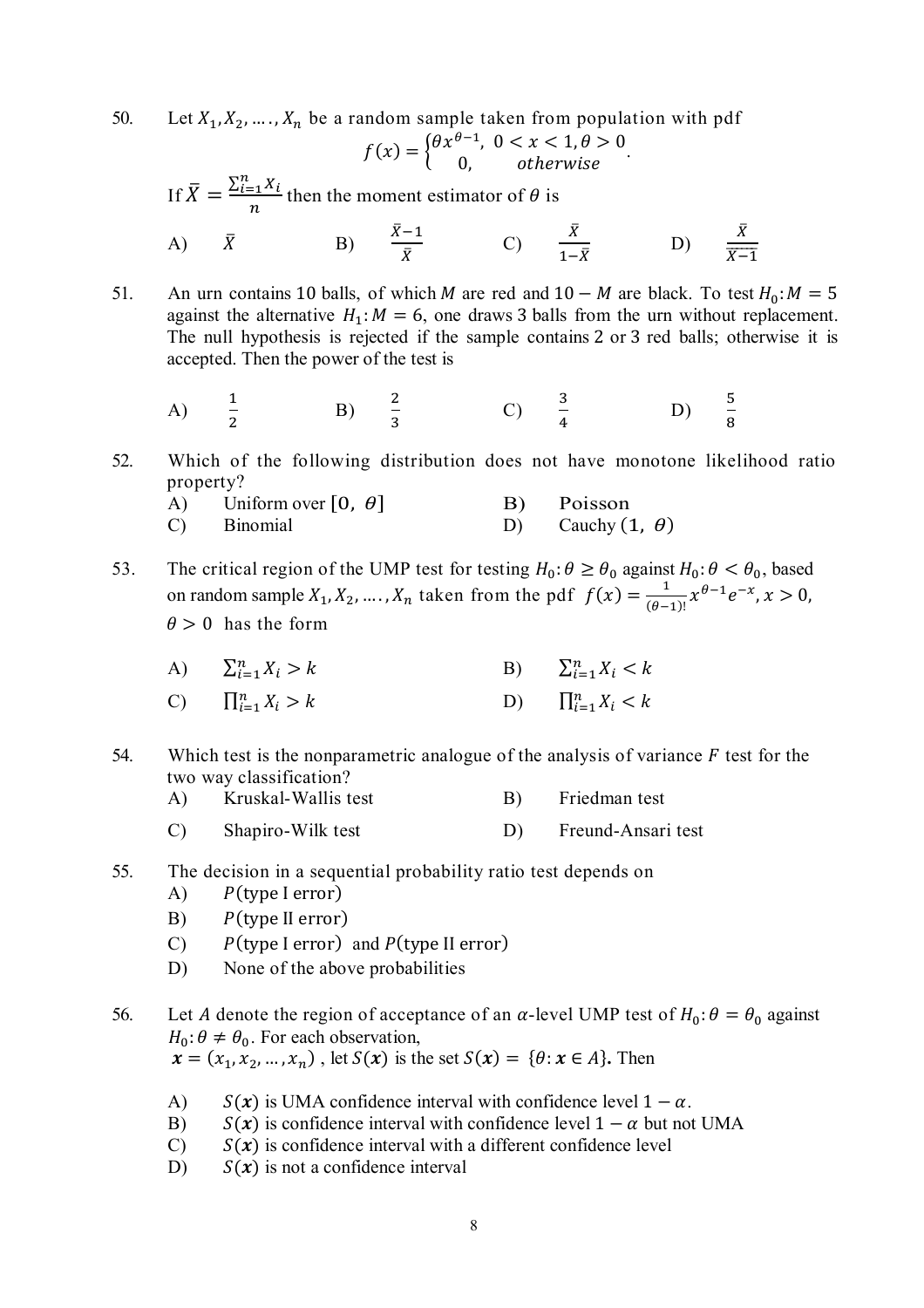57. Choose the conjugate priors for the distributions in List I from List II and select the correct answer using the codes given below.

| List II |  |
|---------|--|
|         |  |

- a. Poisson distribution with unknown mean 1. Normal distribution
- b. Binomial distribution with unknown 2. Gamma distribution probability of success
- c. Uniform over [0, $\theta$ ],  $\theta$ >0 is unknown 3. Beta distribution
- d. Normal distribution with unknown mean 4. Pareto distribution and known variance
- A) a-2, b-3, c-4, d-1 B) a-4, b-2, c-3, d-1 C) a-4, b-1, c-3, d-2 D) a-2, b-4, c-3, d-1
- 58. In a hypothesis testing about a population mean, the *p*-value is found to be 0.04. Assume that the population mean given the null hypothesis is  $\mu_0$ . Which of the following is/are true about the population mean?
	- A) The 95% confidence interval includes  $\mu_0$
	- B) The 99% confidence interval includes  $\mu_0$ <br>C) The 90% confidence interval includes  $\mu_0$
	- C) The 90% confidence interval includes  $\mu_0$ <br>D) All the above are true
	- All the above are true
- 59. Suppose a finite population contains 7 items and 3 items are selected at random without replacement, then the number of all possible samples will be A) 21 B) 35 C) 14 D) 7
- 60. Consider a population of  $N$  units, in which the proportion of units possessing a given characteristic is  $P$ . A random sample of size  $n$  is taken from the population using simple random sampling without replacement. Then the variance of the unbiased estimate of  $P$  is equal to
	- A)  $\frac{(N-n)P(1-P)}{N}$  $n<sub>N</sub>$ B)  $\frac{(N-n)P(1-P)}{(N-1)}$  $\frac{n(n-1)}{n(N-1)}$

C) 
$$
\frac{N^2(N-n)P(1-P)}{n(N-1)}
$$
 D)  $\frac{P(1-P)}{N}$ 

- 61. The manager of the customer service division of a major consumer electronics company is interested in determining whether the customers who have purchased a LED television made by the company over the past 12 months are satisfied with their products. If there are 5 different types of LED televisions made by the company, the best strategy would be to use a
	- A) simple random sample
	- B) stratified random sample
	- C) cluster sample
	- D) systematic sample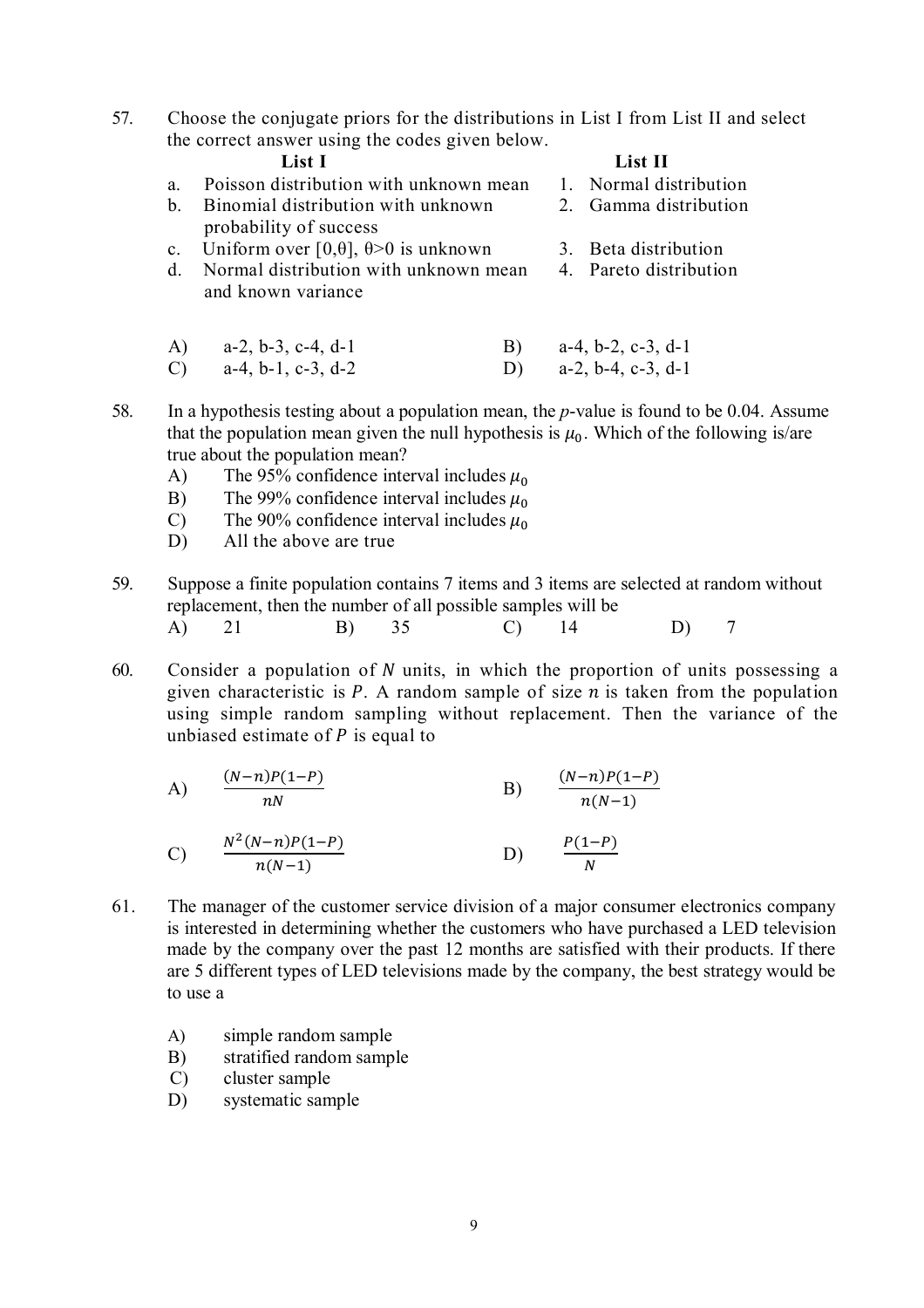- 62. Which of the following statement(s) is/are true for Horvitz-Thomson estimator?
	- 1. Horvitz-Thomson estimator is the best estimator in the class of linear unbiased estimators of the population mean.
	- 2. Horvitz- Thomson estimator is the UMV in the class of all unbiased estimators
	- A) 1 only B) 2 only
	- C) Both 1 and 2 D) Neither 1 nor 2
- 63. The ratio estimator of population mean is unbiased if
	- A) The variable under study and the auxiliary variable have a positive correlation
	- B) The variable under study and the auxiliary variable have a negative correlation
	- C) The variable under study and the auxiliary variable are linearly related
	- D) None of the above
- 64. Which of the following statement is/are true for a connected design?
	- 1. All treatment contrasts of a connected design are estimable.
	- 2. The rank of the C-matrix of a connected incomplete block design with  $\nu$  treatments is  $v - 1$ .
	- 3. Latin square designs are connected.

| A) | 1 and 2 only | 1 and 3 only  |
|----|--------------|---------------|
| C) | 2 and 3 only | D) 1, 2 and 3 |

- 65. Assuming no bias, the total variation in a response variable is due to error (unexplained variation) plus differences due to treatments (known variation). If known variation is large compared to unexplained variation, which of the following conclusions is the best
	- A) There is no evidence for a difference in response due to treatments.
	- B) There is evidence for a difference in response due to treatments.
	- C) There is significant evidence for a difference in response due to treatments
	- D) The treatments are not comparable.
- 66. In  $p \times p$  Latin square design, the degrees of freedom of the error sum of square is equal to

(A)  $p(p-1)$  B)  $(p-1)^2$ (2)  $(p-2)(p-1)$  (D)  $p(p-2)$ 

- 67. Which of the following statements is/are true for symmetric BIBD?
	- 1. Number of treatment is equal to the number of blocks.
	- 2. Number of replications of each treatment is equal to the block size.
	- 3. The number of treatments common in any two blocks is equal to the number of blocks in which each pair of treatments occurs together.
	- A) 1 only B) 1 and 2 only  $\overline{C}$  1 and 3 only  $\overline{D}$  1, 2 and 3
- 68. Suppose a  $2^6$  design confounded in 8 blocks by selecting 3 effects to generate the blocks. Then the number of effects that are confounded in addition to the selected effects is equal to A) 3 B) 4 C) 5 D) 6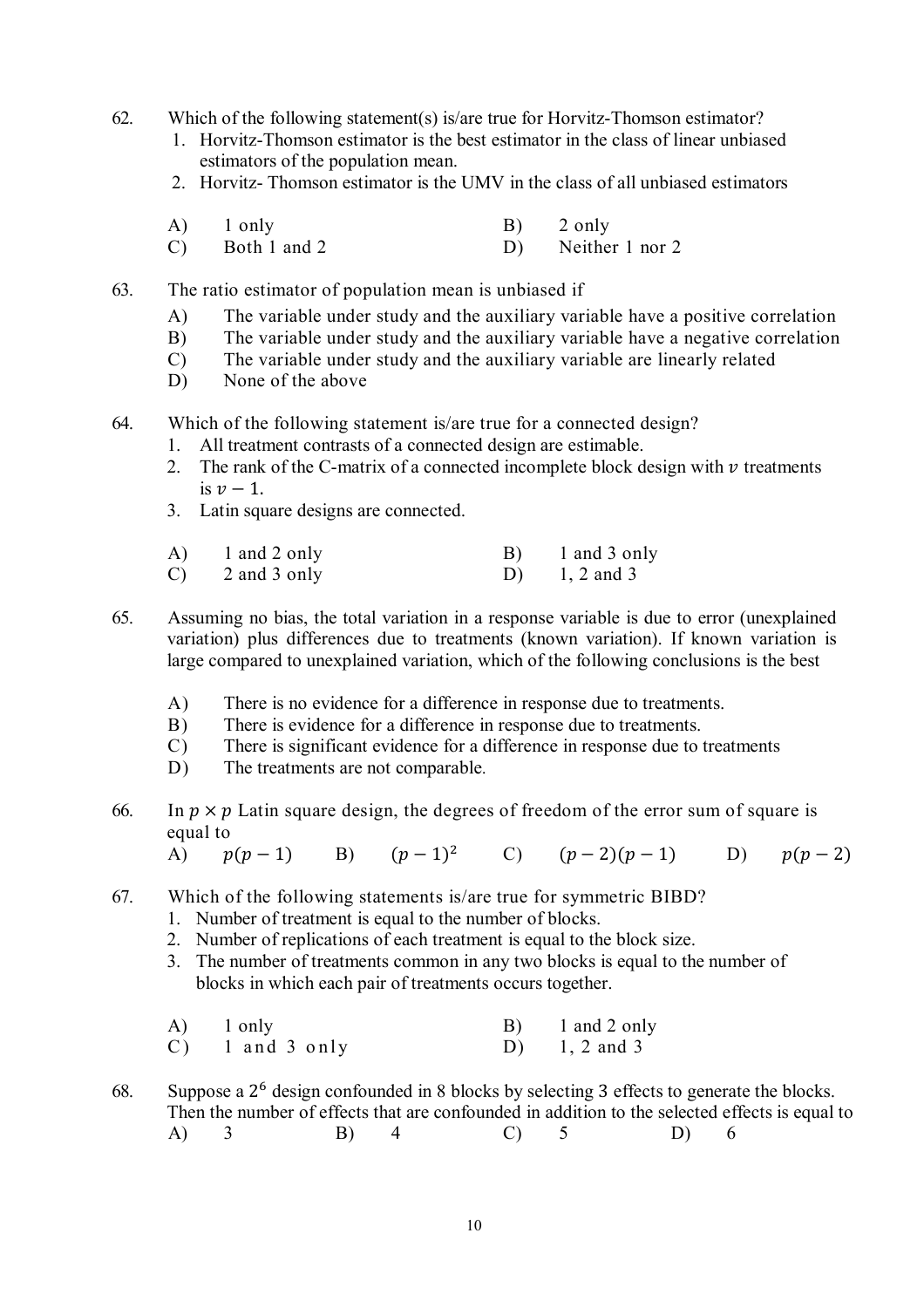- 69. The Gauss-Markov theorem will not hold if
	- A) the error term has the same variance given any values of the independent variables
	- B) the error term has an expected value of zero given any values of the independent variables
	- C) the independent variables have exact linear relationships among them
	- D) the regression model relies on the method of random sampling for collection of data

70. If Y is distributed as  $N_p(\mu, \Sigma)$ , then  $(Y - \mu) \Sigma^{-1}(Y - \mu)$  has the distribution

- $\bf{A}$ ) <sup>2</sup> distribution with  $(p - 1)$  degrees of freedom
- $B)$  $3$  distribution with  $p$  degrees of freedom
- C) Wishart distribution with  $p$  degrees of freedom
- $D)$  $N_n(\mathbf{0}, \mathbf{\Sigma})$

71. Let  $X = (X_1, X_2, X_3)'$  be distributed as  $N_3(\mu, \Sigma)$  with  $\Sigma = \begin{bmatrix} 1 & 0 \\ 0 & 1 \end{bmatrix}$ 4 1 0 1 3 0 0 0 2 ൱. Which of the following statement is/are true?

1.  $X_1$  and  $X_2$  are independent. 2.  $(X_1, X_2)$  and  $X_3$  are independent.

| A) 1 only          | B) 2 only          |
|--------------------|--------------------|
| $(C)$ Both 1 and 2 | D) Neither 1 nor 2 |

- 72. Let  $X_1, X_2, ..., X_n$  be random sample from  $N_p(\mu, \Sigma)$  with  $\bar{X} = \frac{1}{n}$  $\frac{1}{n}\sum_{i=1}^{n} X_i$ , and  $\Sigma$  is known. Then the test statistic to test  $H_0: \mu = \mu_0$  against  $H_1: \mu \neq \mu_0$  is
	- A)  $(\overline{X} \mu_0)' \Sigma^{-1} (\overline{X} \mu_0)$  B)  $(n-1)(\overline{X} \mu_0)' \Sigma^{-1} (\overline{X} \mu_0)$
	- C)  $n(\overline{X} \mu_0)' \Sigma^{-1} (\overline{X} \mu_0)$  D)  $\frac{1}{n} (\overline{X} \mu_0)' \Sigma^{-1} (\overline{X} \mu_0)$
- 73. The multiple correlation coefficients
	- A) can vary within the range from  $-1$  to  $+1$
	- B) can vary within the range from  $0$  to  $+1$
	- C) can be any nonnegative value
	- D) cannot be zero

## 74. The state space of a stochastic process is

- A) always discrete B) always continuous
- C) may be continuous or discrete D) neither discrete nor continuous
- 75. Consider a Markov chain with transition probability matrix

$$
P = \begin{pmatrix} 0 & 1 & 0 \\ 1/2 & 0 & 1/2 \\ 0 & 1 & 0 \end{pmatrix}.
$$

Then

- A) The Markov chain is irreducible B) All states are periodic with period 2
- $(C)$  All the states are persistent D) All the above